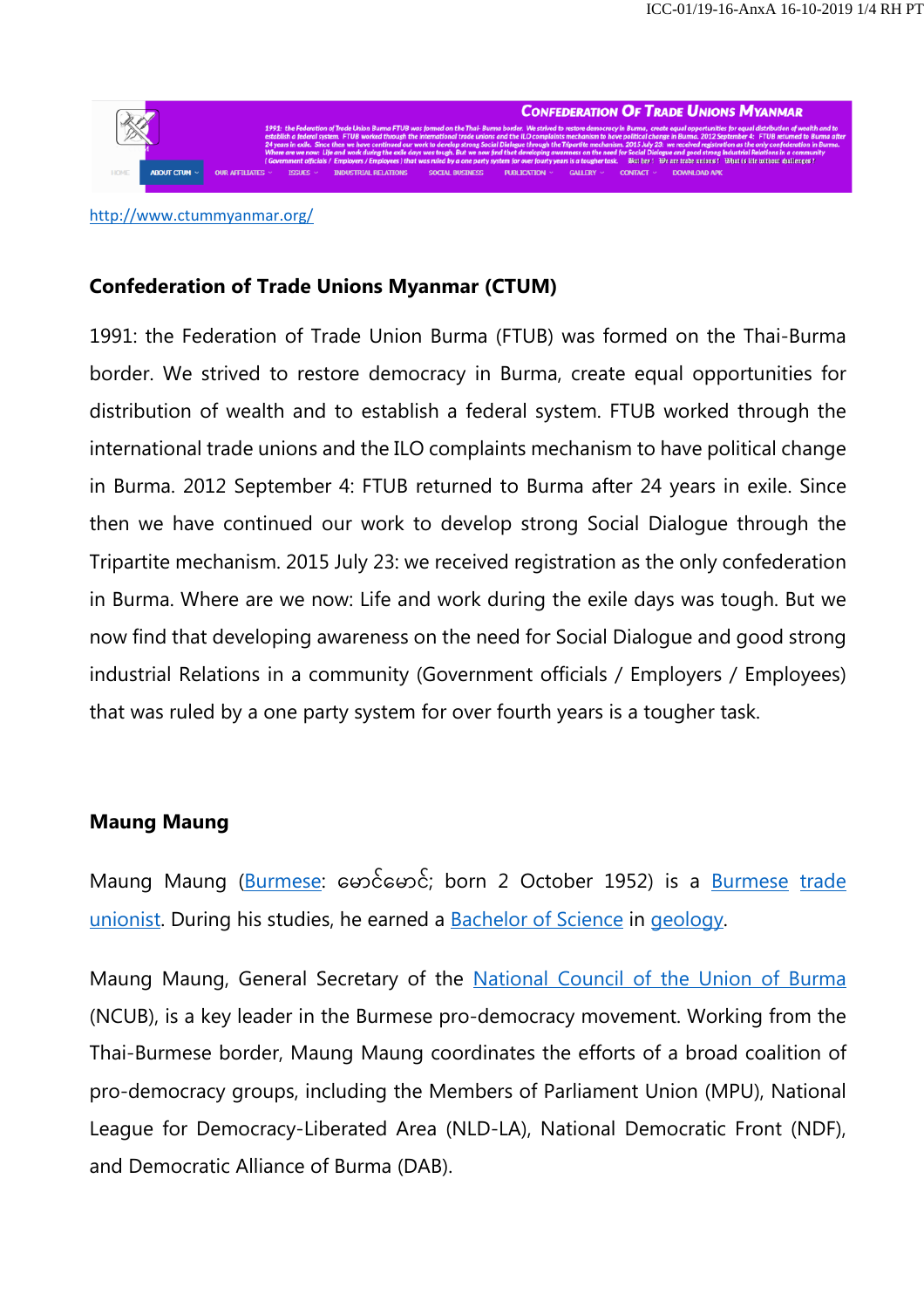2

Since 1990, the NCUB has led efforts to coordinate and plan for a democratic future for Burma. Maung Maung's is involved in a participatory constitution-drafting process, including groups inside and outside Burma. With a democratic transition on Burma's horizon, Maung Maung has begun to press even harder for democratic reform to ensure that the transition is smooth and peaceful. He continues to call for international support and encourages the activists in Burma to keep the peace as well as keep strong in their fight for democracy.

The NCUB and its constituent organizations and allies have steadily built upon their successes, and, coordinating through Maung Maung, are continuing to direct significant pressure against the Burmese junta that will allow for the restoration of democracy in their country. The NCUB continues to bring together pro-democracy groups and leaders to strategize about how best to prepare for Burma's transition. Maung Maung and other pro-democracy leaders are ready to lead the people of Burma into a democratic future.

#### **Federation of Trade Unions of Burma**

In addition to his elected position in the NCUB, Maung Maung serves as the General Secretary of the Federation of Trade Unions of Burma (FTUB), $[1]$  an organization that builds trade unions and advances worker rights in Burma. The FTUB consists of various affiliated unions, including the All Burma Mining Union, the Seafarers Union of Burma (also affiliated with the ITF), the Textile Workers Union, and the Health, Education and Social Workers Union. The FTUB strongly supports the restoration of democracy in Burma and Aung San Suu Kyi's National League for Democracy, whose party won the 1990 elections in Burma and which has been denied the right to form a parliamentary government by the ruling military junta.

Maung Maung is recognized by trade unions and human rights advocates throughout the world as the foremost expert and authority on labor rights in Burma. He is regularly invited by the workers' delegations and various countries (including the United States) to attend and present evidence at ILO conferences and conventions.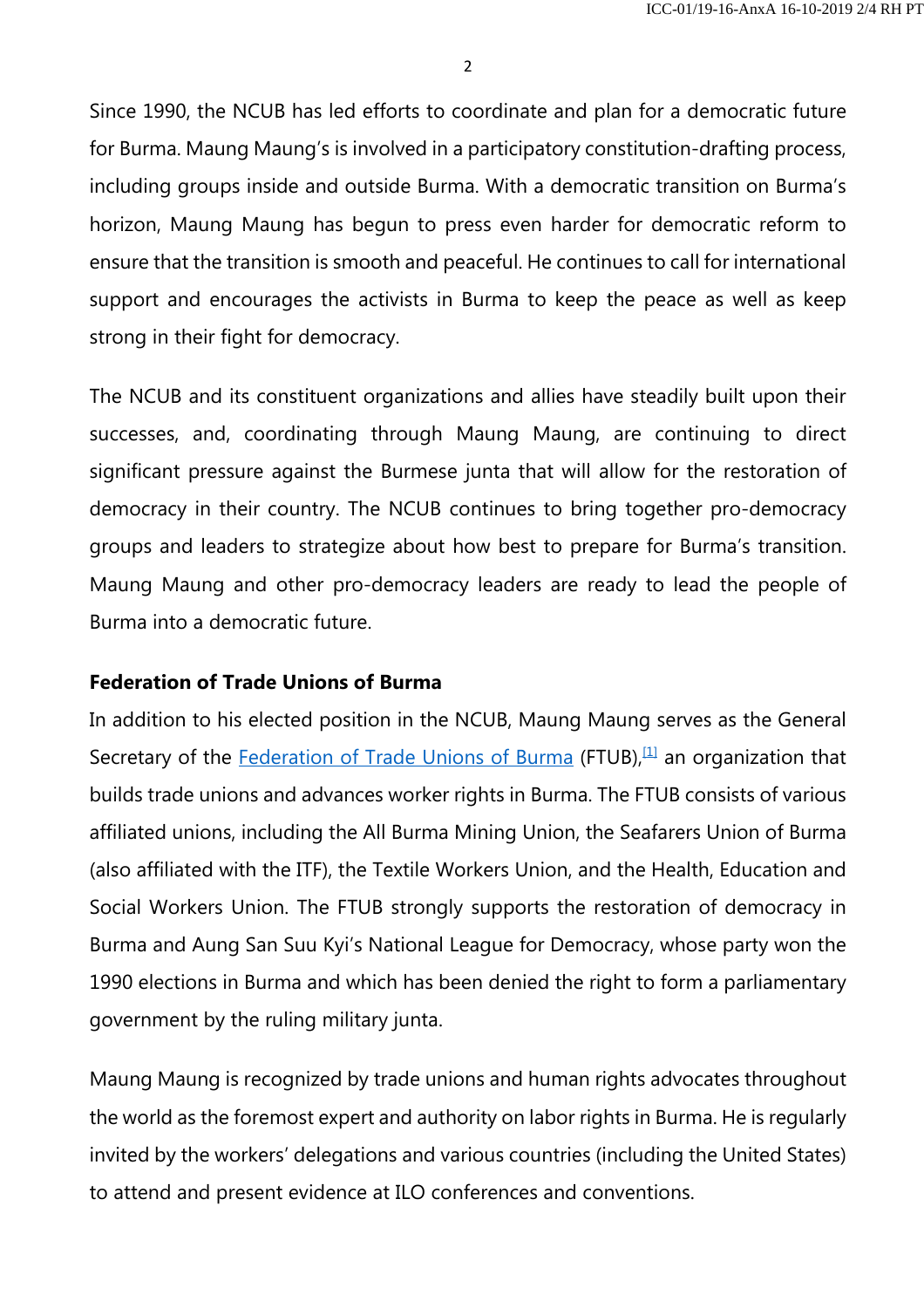- 1988—Maung Maung was the founding member of the Myanmar Gems Mining Union and then in a coalition was elected as the President of the All Burma Mining Union (Rangoon). Maung Maung was on the streets with the union which was a part of the civil service demonstrations that brought the regime to a standstill. For his involvement in the anti-regime demonstrations, on 14 November 1988 he was fired from his job with the government. The military intelligence came to arrest him and he left the country, leaving his wife and 3 year-old son behind.
- 1991—Maung Maung co-founded the Federation of Trade Unions of Burma (FTUB) from exile in Thailand. Under Maung Maung's determined leadership, the FTUB has sought a number of international remedies to the problems of workers in Burma.
- 1992 The FTUB wrote to Guy Ryder then the General Secretary of the ICFTU. After some discussions, Brother Dan Gallin the General Secretary of the IUF came to Bangkok to meet with FTUB. Then the IUF brought FTUB to the ILO annual Conference where through the IUF slot, the deteriorating working conditions in Burma to the attention of the International Labor Union (ILO) and through the years convinced the ILO to open an office in Rangoon.
- 1996 September FTUB and four plaintiffs filed suit applying the Alien Torts Claim Act against the offshore mining activities of UNOCAL, TOTAL FINA and PTTEP at the 9th Circuit Federal Court in the USA. FTUB was helped in this by John Osolnick then Dir of AFFLI Thailand, who introduced FTUB to Douglas Steele who did the initial research for the ATC as student of law. Phil Robertson did the initial write ups. Terry Collingsworth of the ILRF, Edward Gleason, Earl Brown. Of the two approaches, the Alien Tort Claims Act and the Class Action Act - it was FTUB / Douglas Steele who dug up this and stuck to this approach. The case was ground breaking, many expressed FTUB as ambulance chasing but after nine years, UNOCAl asked for a settlement.